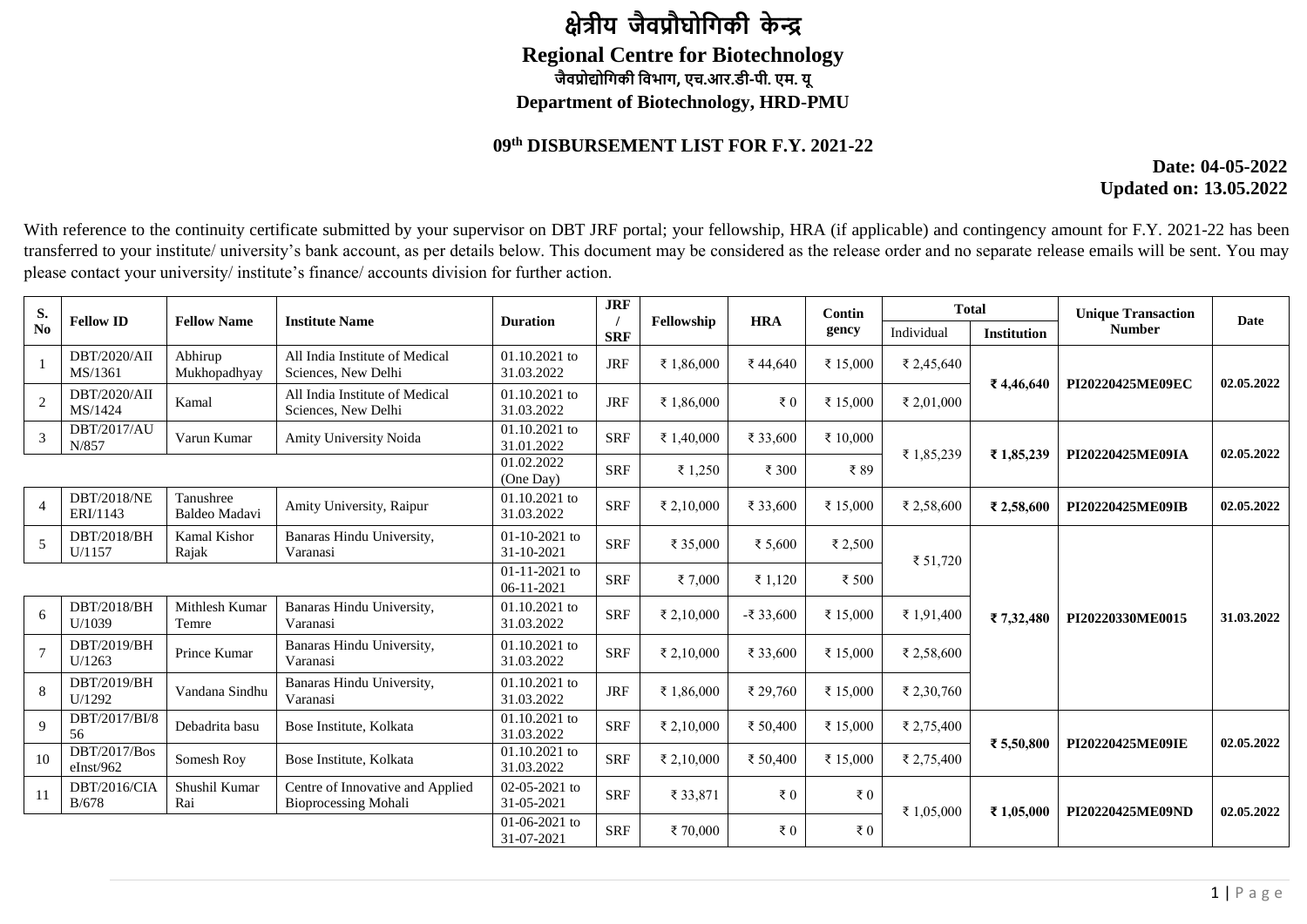|    |                                       |                              |                                                                        | 01-08-2021<br>(One Day)     | <b>SRF</b> | ₹ 1,129                                 | ₹ $0$        | $\epsilon$ 0 |            |            |                  |            |
|----|---------------------------------------|------------------------------|------------------------------------------------------------------------|-----------------------------|------------|-----------------------------------------|--------------|--------------|------------|------------|------------------|------------|
| 12 | DBT/2017/CD<br>RI/910                 | Abhishek Singh               | Central Drug Research Institute,<br>Lucknow                            | 01.10.2021 to<br>31.03.2022 | <b>SRF</b> | ₹ 2,10,000                              | ₹ 33,600     | ₹ 15,000     | ₹ 2,58,600 |            |                  |            |
| 13 | DBT/2017/CD<br>RI/879                 | Anil Kumar<br>Singh          | Central Drug Research Institute,<br>Lucknow                            | 01.10.2021 to<br>31.03.2022 | <b>SRF</b> | ₹ 2,10,000                              | ₹ $0$        | ₹ 15,000     | ₹ 2,25,000 |            |                  |            |
| 14 | DBT/2019/CD<br>RI/1220                | Garima Kumari                | Central Drug Research Institute,<br>Lucknow                            | 01.10.2021 to<br>31.03.2022 | <b>JRF</b> | ₹1,86,000                               | ₹ $0$        | ₹ 15,000     | ₹ 2,01,000 |            |                  |            |
| 15 | DBT/2019/CD<br>RI/1258                | Neeti Kumari<br>Kushwaha     | Central Drug Research Institute,<br>Lucknow                            | 01.10.2021 to<br>31.03.2022 | <b>JRF</b> | ₹1,86,000                               | ₹ $0$        | ₹ 15,000     | ₹ 2,01,000 |            |                  |            |
| 16 | DBT/2021-<br>22/CDRI/1716             | Ananya Yadav                 | Central Drug Research Institute.<br>Lucknow                            | 04.01.2022 to<br>31.03.2022 | <b>JRF</b> | ₹90,000                                 | ₹960         | ₹7,258       | ₹98,218    |            |                  |            |
| 17 | DBT/2021-<br>22/CDRI/1725             | Devanshu Kaus<br>hik         | Central Drug Research Institute.<br>Lucknow                            | 06.01.2022 to<br>31.03.2022 | <b>JRF</b> | ₹ 88,000                                | ₹ 14,080     | ₹7,097       | ₹ 1,09,177 | ₹15,76,345 | PI20220329ME0DKN | 31.03.2022 |
| 18 | DBT/2021-<br>22/CDRI/1703             | Imran Ansari                 | Central Drug Research Institute.<br>Lucknow                            | 04.01.2022 to<br>31.03.2022 | <b>JRF</b> | ₹90,000                                 | ₹ 2,240      | ₹7,258       | ₹ 99,498   |            |                  |            |
| 19 | DBT/2021-<br>22/CDRI/1704             | Sakshi Yadav                 | Central Drug Research Institute.<br>Lucknow                            | 10.01.2022 to<br>31.03.2022 | <b>JRF</b> | ₹ 84,000                                | ₹ 320        | ₹ 6,774      | ₹ 91,094   |            |                  |            |
| 20 | DBT/2021-<br>22/CDRI/1717             | Shivkant Mishra              | Central Drug Research Institute.<br>Lucknow                            | 10.01.2022 to<br>31.03.2022 | <b>JRF</b> | ₹ 84,000                                | ₹ 13,440     | ₹ 6,774      | ₹ 1,04,214 |            |                  |            |
| 21 | DBT/2021-<br>22/CDRI/1700             | Swati Anand                  | Central Drug Research Institute.<br>Lucknow                            | 10.01.2022 to<br>31.03.2022 | <b>JRF</b> | ₹ 84,000                                | ₹ 13,440     | ₹ 6,774      | ₹ 1,04,214 |            |                  |            |
| 22 | DBT/2021-<br>22/CDRI/1738             | <b>Mohit Barsain</b>         | Central Drug Research Institute.<br>Lucknow                            | 17-01-2022 to<br>31-03-2022 | <b>JRF</b> | ₹ 77,000                                | ₹ 1,120      | ₹ $6,210$    | ₹ 84,330   |            |                  |            |
| 23 | DBT/2018/CF<br>TRI/1120               | Gade Pravin<br>Savata        | Central Food Technological<br>Research Institute, Mysore               | 01.10.2021 to<br>31.03.2022 | <b>SRF</b> | ₹ 2,10,000                              | ₹ $0$        | ₹ 15,000     | ₹ 2,25,000 |            |                  |            |
| 24 | DBT/2018/CF<br>TRI/1094               | Sonkar Rutuja<br>Murlidhar   | Central Food Technological<br>Research Institute, Mysore               | 01.10.2021 to<br>31.03.2022 | <b>SRF</b> | ₹ 2,10,000                              | ₹ $0$        | ₹ 15,000     | ₹ 2,25,000 | ₹ 5,43,014 | PI20220425ME09O0 | 02.05.2022 |
| 25 | DBT/2021-<br>22/CFTRI/172<br>3        | Basavaraju K C               | Central Food Technological<br>Research Institute, Mysuru               | 10.01.2022 to<br>31.03.2022 | <b>JRF</b> | ₹ 84,000                                | ₹ 2,240      | ₹ $6,774$    | ₹93,014    |            |                  |            |
| 26 | DBT/2019/CU<br>P/1218                 | Ashu Devraj                  | Central University of Punjab                                           | 01.10.2021 to<br>31.03.2022 | <b>JRF</b> | ₹ 1,86,000                              | ₹ $0$        | ₹ 15,000     | ₹ 2,01,000 | ₹ 2,01,000 | PI20220425ME09O5 | 02.05.2022 |
| 27 | DBT/2021-<br>22/CUH/1712              | Vikash Kumar                 | Central University of Haryana,<br>Mahendragarh                         | 13.01.2022 to<br>31.03.2022 | <b>JRF</b> | ₹ 81,000                                | ₹ $6,480$    | ₹ 6,532      | ₹94,012    | ₹94,012    | PI20220425ME09NZ | 02.05.2022 |
| 28 | DBT/2020/CU<br>R/1354                 | Anjana Sharma                | Central University of Rajasthan,<br>Ajmer                              | 01.10.2021 to<br>31.03.2022 | <b>JRF</b> | ₹ 1,86,000                              | ₹ $0$        | ₹ 15,000     | ₹ 2,01,000 | ₹ 2,01,000 | PI20220425ME09O1 | 02.05.2022 |
| 29 | <b>DBT/2020/CT</b><br>BC/1737         | Rohit Suresh<br>Walke        | Chandmal Tarachand Bora<br>College, Pune                               | 01-12-2021 to<br>31-03-2022 | <b>JRF</b> | ₹ 1,24,000                              | ₹ 29,760     | ₹ 10,000     | ₹ 1,63,760 | ₹ 1,63,760 | PI20220509ME04E5 | 12.05.2022 |
| 30 | $\rm DBT/2020/CC$<br><b>SHAU/1468</b> | Nidhi Sharma                 | Chaudhary Charan Singh Haryana<br>Agricultural University, Hisar       | 01.10.2021 to<br>31.03.2022 | <b>JRF</b> | ₹ 1,86,000                              | $-$ ₹ 2,480  | ₹ 15,000     | ₹ 1,98,520 |            |                  |            |
| 31 | DBT/2021-<br>22/CCSHAU/1<br>731       | Anita Anita                  | Chaudhary Charan Singh Haryana<br>Agricultural University, Hisar       | 24.01.2022 to<br>31.03.2022 | <b>JRF</b> | ₹70,000                                 | ₹ 5,600      | ₹ 5,645      | ₹ 81,245   | ₹ 2,79,765 | PI20220425ME09OE | 02.05.2022 |
| 32 | DBT/2017/IHB<br>T/894                 | Syed Murtuza<br>Sayeed Abidi | CSIR- Institute of Himalayan<br><b>Bioresource Technology Palampur</b> | 01.10.2021 to<br>28.02.2022 | <b>SRF</b> | ₹ 1,75,000 -<br>₹ 3,226 = ₹<br>1,71,774 | $\epsilon$ 0 | ₹ 15,000     | ₹ 1,86,774 | ₹1,86,774  | PI20220425ME09OJ | 02.05.2022 |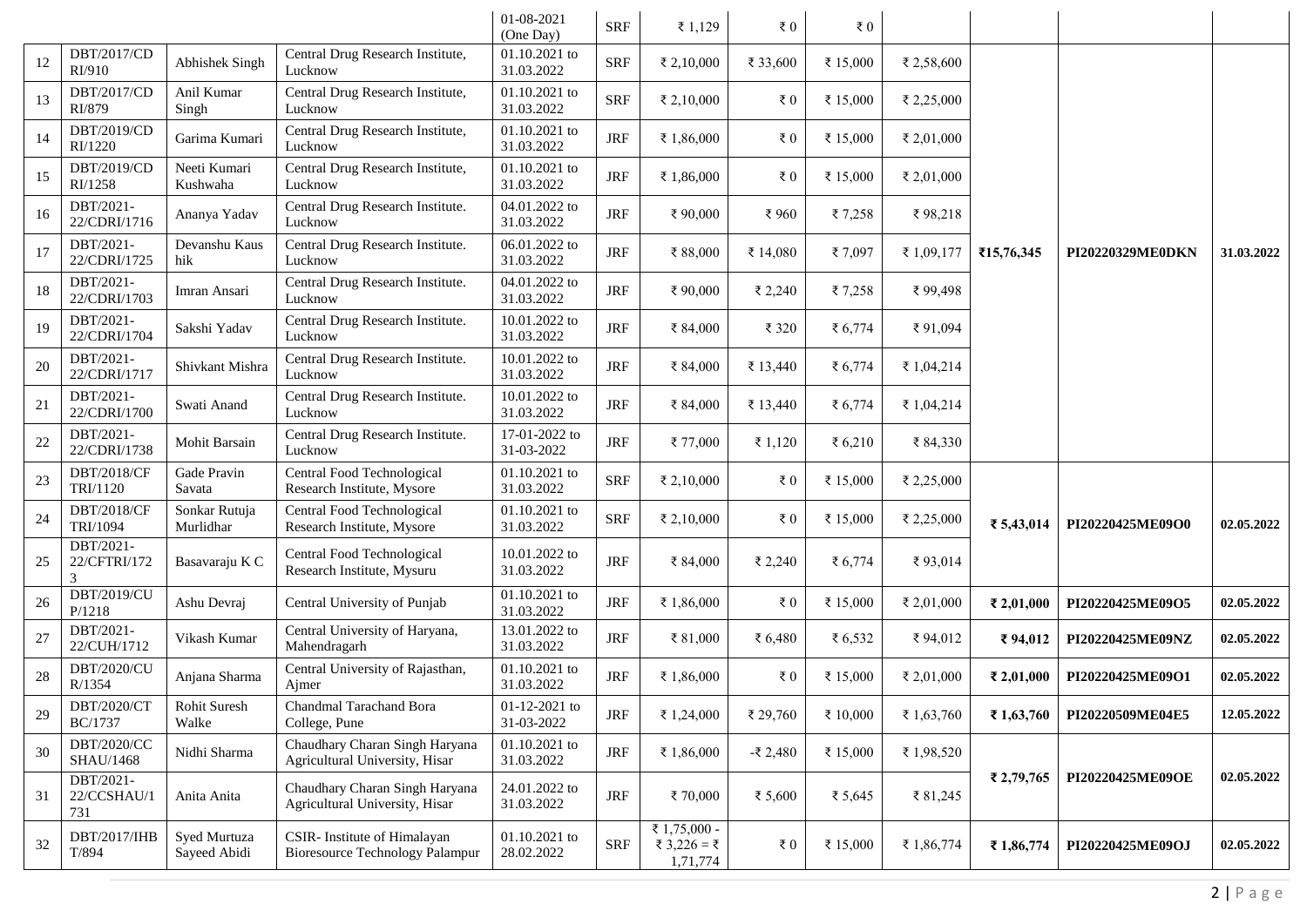| 33 | DBT/2018/IGI<br>B/1037           | Priya<br>Gagansingh<br>Thakur              | CSIR-Institute of Genomics &<br><b>Integrative Biology</b>          | 01-04-2021 to<br>30-09-2021 | <b>SRF</b> | ₹ $0$      | ₹ 50,400       | ₹ $0$     | ₹ 3,25,800 |              |                               |            |
|----|----------------------------------|--------------------------------------------|---------------------------------------------------------------------|-----------------------------|------------|------------|----------------|-----------|------------|--------------|-------------------------------|------------|
|    |                                  |                                            |                                                                     | 01-10-2021 to<br>31-03-2022 | <b>SRF</b> | ₹ 2,10,000 | ₹ 50,400       | ₹ 15,000  |            | ₹ $6,01,200$ | PI20220331ME03RF              | 02.04.2022 |
| 34 | DBT/2017/IGI<br><b>B</b> /824    | Rohit Gupta                                | CSIR-Institute of Genomics &<br>Integrative Biology New Delhi       | 01.10.2021 to<br>31.03.2022 | <b>SRF</b> | ₹ 2,10,000 | ₹ 50,400       | ₹ 15,000  | ₹ 2,75,400 |              |                               |            |
| 35 | DBT/2021-<br>22/CBR/1702         | Diksha Rani                                | Dr. B.R.Ambekar Centre for<br>Biomedical Research, New Delhi        | 05.01.2022 to<br>31.03.2022 | <b>JRF</b> | ₹ 89,000   | ₹ 21,360       | ₹ 7,177   | ₹ 1,17,537 | ₹1,17,537    | PI20220425ME09OK              | 02.05.2022 |
| 36 | DBT/2020/GU/<br>1386             | Sanjib Kalita                              | Gauhati University, Guwahati                                        | 01.10.2021 to<br>31.03.2022 | <b>JRF</b> | ₹1,86,000  | ₹ 29,760       | ₹ 15,000  | ₹ 2,30,760 | ₹ 2,30,760   | PI20220425ME09OQ              | 02.05.2022 |
| 37 | <b>DBT/2017/IAR</b><br>I/971     | Mahendra C                                 | <b>Indian Agricultural Research</b><br>Institute (IARI), New Delhi  | 01.10.2021 to<br>31.03.2022 | <b>JRF</b> | ₹ 1,86,000 | $\epsilon$ 0   | ₹ 15,000  | ₹ 2,01,000 | ₹ 2,01,000   | PI20220425ME09PG              | 02.05.2022 |
| 38 | DBT/2019/IIC<br>B/1213           | Izaz Monir<br>Kamal                        | Indian Institute of Chemical<br><b>Biology Kolkata</b>              | 01.10.2021 to<br>31.03.2022 | <b>SRF</b> | ₹ 2,10,000 | ₹ 50,400       | ₹ 15,000  | ₹ 2,75,400 | ₹ 2,75,400   | PI20220425ME09PS              | 02.05.2022 |
| 39 | DBT/2021-<br>22/IIP/1699         | Raja Singh Raw<br>al                       | Indian Institute of Petroleum,<br>Dehradun                          | 10.01.2022 to<br>31.03.2022 | <b>JRF</b> | ₹ 84,000   | ₹ 13,440       | ₹ 6,774   | ₹ 1,04,214 | ₹1,04,214    | PI20220425ME09PQ              | 02.05.2022 |
| 40 | DBT/2019/IIS<br>ER B/1274        | Aparna Meher                               | Indian Institute of Science<br><b>Education and Research Bhopal</b> | 01.10.2021 to<br>31.12.2021 | <b>JRF</b> | ₹93,000    | $\epsilon$ 0   | ₹7,500    |            |              |                               |            |
|    |                                  |                                            |                                                                     | 01.01.2022<br>(One Day)     | <b>JRF</b> | ₹ 1,000    | ₹ $0$          | ₹81       | ₹ 2,12,871 |              |                               |            |
|    |                                  |                                            |                                                                     | 02.01.2022 to<br>31.01.2022 | <b>SRF</b> | ₹ 33,871   | ₹ $0$          | ₹ 2,419   |            |              |                               |            |
|    |                                  |                                            |                                                                     | 01.02.2022 to<br>31.03.2022 | <b>SRF</b> | ₹70,000    | ₹ $0$          | ₹ $5,000$ |            |              |                               |            |
| 41 | <b>DBT/2020/IIS</b><br>ER-B/1423 | Kavuri Rao                                 | Indian Institute of Science<br><b>Education and Research Bhopal</b> | 01.10.2021 to<br>31.03.2022 | <b>JRF</b> | ₹ 1,86,000 | $-$ ₹ 3,069    | ₹ 15,000  | ₹ 1,97,931 |              |                               |            |
| 42 | DBT/2021-<br>22/IISER-<br>B/1695 | Kritika Verma                              | Indian Institute of Science<br><b>Education and Research Bhopal</b> | 31.12.2021 to<br>31.03.2022 | <b>JRF</b> | ₹94,000    | ₹ 160          | ₹7,581    | ₹ 1,01,741 | ₹8,17,766    | PI20220329ME0ENM              | 31.03.2022 |
| 43 | DBT/2021-<br>22/IISER-<br>B/1687 | Kunal Arora                                | Indian Institute of Science<br><b>Education and Research Bhopal</b> | 31.12.2021 to<br>31.03.2022 | <b>JRF</b> | ₹ 94,000   | ₹ 320          | ₹7,581    | ₹ 1,01,901 |              |                               |            |
| 44 | DBT/2021-<br>22/IISER-<br>B/1697 | Mohammed Wa<br>seequr Rahman               | Indian Institute of Science<br><b>Education and Research Bhopal</b> | 31.12.2021 to<br>31.03.2022 | <b>JRF</b> | ₹ 94,000   | ₹ $0$          | ₹7,581    | ₹ 1,01,581 |              |                               |            |
| 45 | DBT/2021-<br>22/IISER-<br>B/1686 | Yadvendradatta<br>Rajendra<br>Prasad Yadav | Indian Institute of Science<br><b>Education and Research Bhopal</b> | 31.12.2021 to<br>31.03.2022 | <b>JRF</b> | ₹ 94,000   | ₹ 160          | ₹7,581    | ₹ 1,01,741 |              |                               |            |
| 46 | DBT/2021-<br>22/IISER-<br>K/1692 | Kritika Prasad                             | Indian Institute of Science<br>Education and Research, Kolkata      | 29.09.2021 to<br>31.03.2022 | <b>JRF</b> | ₹ 1,88,067 | ₹45,136        | ₹ 15,167  | ₹ 2,48,370 |              | ₹ 2,48,370   PI20220425ME09Q1 | 02.05.2022 |
| 47 | DBT/2021-<br>22/IISER-<br>M/1730 | Manmehar Kaur                              | Indian Institute of Science<br>Education and Research, Mohali       | 03.01.2022 to<br>31.03.2022 | <b>JRF</b> | ₹91,000    | $\bar{\tau}$ 0 | ₹7,339    | ₹98,339    |              |                               |            |
| 48 | DBT/2021-<br>22/IISER-<br>M/1705 | Sadanandan Pic<br>handi                    | Indian Institute of Science<br>Education and Research, Mohali       | 06.01.2022 to<br>31.03.2022 | $\rm JRF$  | ₹ 88,000   | ₹ 160          | ₹7,097    | ₹95,257    | ₹ 2,69,241   | PI20220425ME09PY              | 02.05.2022 |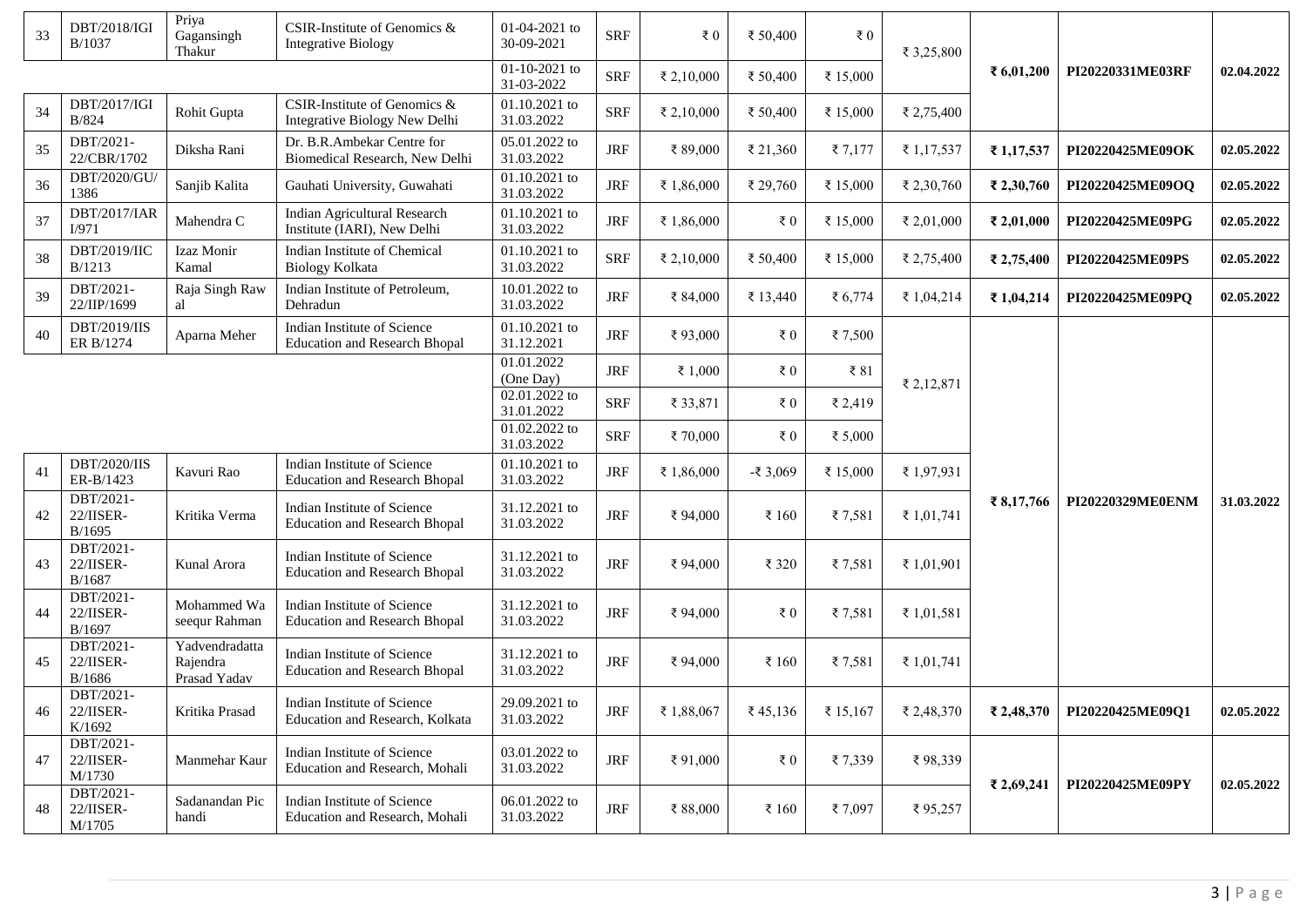| 49 | DBT/2021-<br>22/IISER-<br>M/1710    | Sampurna Pal           | Indian Institute of Science<br>Education and Research, Mohali     | 24.01.2022 to<br>31.03.2022 | <b>JRF</b>           | ₹70,000    | ₹ $0$          | ₹ 5,645  | ₹75,645    |              |                  |            |
|----|-------------------------------------|------------------------|-------------------------------------------------------------------|-----------------------------|----------------------|------------|----------------|----------|------------|--------------|------------------|------------|
| 50 | DBT/2020/IIS<br>ER-P/1427           | Disha Shah             | Indian Institute of Science<br><b>Education and Research Pune</b> | 01.10.2021 to<br>31.03.2022 | <b>JRF</b>           | ₹ 1,86,000 | $\epsilon$ 0   | ₹ 15,000 | ₹ 2,01,000 |              |                  | 02.05.2022 |
| 51 | DBT/2020/IIS<br>ER-P/1426           | Sannidhya De           | Indian Institute of Science<br><b>Education and Research Pune</b> | 01.10.2021 to<br>31.03.2022 | <b>JRF</b>           | ₹1.86.000  | ₹0             | ₹ 15,000 | ₹ 2,01,000 | ₹4,02,000    | PI20220425ME09Q7 |            |
| 52 | DBT/2019/IISc<br>/1270              | Sameer Jagirdar        | Indian Institute of Science,<br>Bangalore                         | 01.10.2021 to<br>31.03.2022 | <b>JRF</b>           | ₹ 1,86,000 | ₹ $0$          | ₹ 15,000 | ₹ 2,01,000 |              |                  |            |
| 53 | DBT/2021-<br>22/IISc/1690           | Mojammel Ali<br>Khan   | Indian Institute of Science,<br>Bengaluru                         | 06.08.2021 to<br>31.03.2022 | <b>JRF</b>           | ₹ 2,43,000 | ₹ 33,360       | ₹ 19,597 | ₹ 2,95,957 | ₹ $6,02,860$ | PI20220331ME065V | 02.04.2022 |
| 54 | DBT/2021-<br>22/IISC/1711           | Anuma Pallavi          | Indian Institute of Science,<br>Bengaluru                         | 27.12.2021 to<br>31.03.2022 | <b>JRF</b>           | ₹98,000    | ₹ $0$          | ₹7,903   | ₹ 1,05,903 |              |                  |            |
| 55 | DBT/2018/IIT-<br>B/1063             | Archana<br>Kumari      | Indian Institute of Technology<br>Bombay                          | 01.10.2021 to<br>31.03.2022 | <b>SRF</b>           | ₹ 2,10,000 | ₹ $0$          | ₹ 15,000 | ₹ 2,25,000 | ₹ 2,25,000   | PI20220425ME09QE | 02.05.2022 |
| 56 | DBT/2021-<br>22/IIT-D/1714          | Peeyush Yadav          | Indian Institute of Technology<br>Delhi                           | 03.01.2022 to<br>31.03.2022 | <b>JRF</b>           | ₹91,000    | ₹ 21,840       | ₹7,339   | ₹ 1,20,179 | ₹1,20,179    | PI20220425ME09R8 | 02.05.2022 |
| 57 | DBT/2021-<br>22/IIT-G/1693          | Omkar Uttam L<br>ande  | Indian Instiute of Technology<br>Guwahati                         | 05.01.2022 to<br>31.03.2022 | <b>JRF</b>           | ₹ 89,000   | ₹ $0$          | ₹ 7,177  | ₹96,177    | ₹96,177      | PI20220425ME09RR | 02.05.2022 |
| 58 | DBT/2021-<br>22/IIT-H/1715          | Rounik Karmak<br>ar    | Indian Institute of Technology<br>Hyderabad                       | 03.01.2022 to<br>31.03.2022 | <b>JRF</b>           | ₹91,000    | ₹0             | ₹7,339   | ₹98,339    | ₹98,339      | PI20220425ME09SF | 02.05.2022 |
| 59 | DBT/2021-<br>22/IIT-I/1729          | Aritra Chakrabo<br>rty | Indian Institute of Technology<br>Indore                          | 28.12.2021 to<br>31.03.2022 | <b>JRF</b>           | ₹97,000    | ₹ 15,520       | ₹7,823   | ₹ 1,20,343 |              | PI20220425ME09S8 | 02.05.2022 |
| 60 | DBT/2021-<br>22/IIT-I/1728          | Pratik Kundu           | Indian Institute of Technology<br>Indore                          | 28.12.2021 to<br>31.03.2022 | <b>JRF</b>           | ₹97,000    | ₹ 15,520       | ₹7,823   | ₹ 1,20,343 | ₹ 2,40,686   |                  |            |
| 61 | DBT/2020/IIT-<br>K/1473             | Aakrati Mehra          | Indian Institute of Technology<br>Kanpur                          | 01.10.2021 to<br>31.03.2022 | <b>JRF</b>           | ₹ 1,86,000 | -₹43,040       | ₹ 15,000 | ₹ 1,57,960 |              |                  |            |
| 62 | DBT/2018/IIT<br>K/1001              | Aman Nikhil            | Indian Institute of Technology<br>Kanpur                          | 01.10.2021 to<br>31.03.2022 | <b>SRF</b>           | ₹ 2,10,000 | $\epsilon$ 0   | ₹ 15,000 | ₹ 2,25,000 | ₹ 6,08,758   | PI20220331ME0570 | 02.04.2022 |
| 63 | DBT/2021-<br>22/IIT-K/1727          | Deepa Ajnar            | Indian Institute of Technology<br>Kanpur                          | 03.01.2022 to<br>31.03.2022 | <b>JRF</b>           | ₹91,000    | ₹ 14,560       | ₹7,339   | ₹ 1,12,899 |              |                  |            |
| 64 | DBT/2021-<br>22/IIT-K/1721          | Harender Yadav         | Indian Institute of Technology<br>Kanpur                          | 03.01.2022 to<br>31.03.2022 | <b>JRF</b>           | ₹91,000    | ₹ 14,560       | ₹7,339   | ₹ 1,12,899 |              |                  |            |
| 65 | DBT/2020/IIT-<br>KGP/1384           | Bhaskarjyoti<br>Giri   | Indian Institute of Technology<br>Kharagpur                       | 01.10.2021 to<br>31.03.2022 | <b>JRF</b>           | ₹ 1,86,000 | ₹ $0$          | ₹ 15,000 | ₹ 2,01,000 |              |                  |            |
| 66 | DBT/2021-<br>$22/III$ -<br>KGP/1707 | Atreyee Mukher<br>jee  | Indian Institute of Technology<br>Kharagpur                       | 07.01.2022 to<br>31.03.2022 | $\rm JRF$            | ₹ 87,000   | $\epsilon$ 0   | ₹7,016   | ₹94,016    |              |                  |            |
| 67 | DBT/2021-<br>$22/III$ -<br>KGP/1698 | Sagarika Das           | Indian Institute of Technology<br>Kharagpur                       | 04.01.2022 to<br>31.03.2022 | JRF                  | ₹90,000    | $\bar{\tau}$ 0 | ₹7,258   | ₹97,258    | ₹ 5,78,145   | PI20220331ME055E | 02.04.2022 |
| 68 | DBT/2021-<br>$22/III$ -<br>KGP/1726 | Sohini Sarkar          | Indian Institute of Technology<br>Kharagpur                       | 04.01.2022 to<br>31.03.2022 | $\operatorname{JRF}$ | ₹90,000    | $\epsilon$ 0   | ₹7,258   | ₹97,258    |              |                  |            |
| 69 | DBT/2021-<br>$22/III$ -<br>KGP/1708 | Swarnayan Saha         | Indian Institute of Technology<br>Kharagpur                       | 12.01.2022 to<br>31.03.2022 | <b>JRF</b>           | ₹ 82,000   | ₹ $0$          | ₹ 6,613  | ₹ 88,613   |              |                  |            |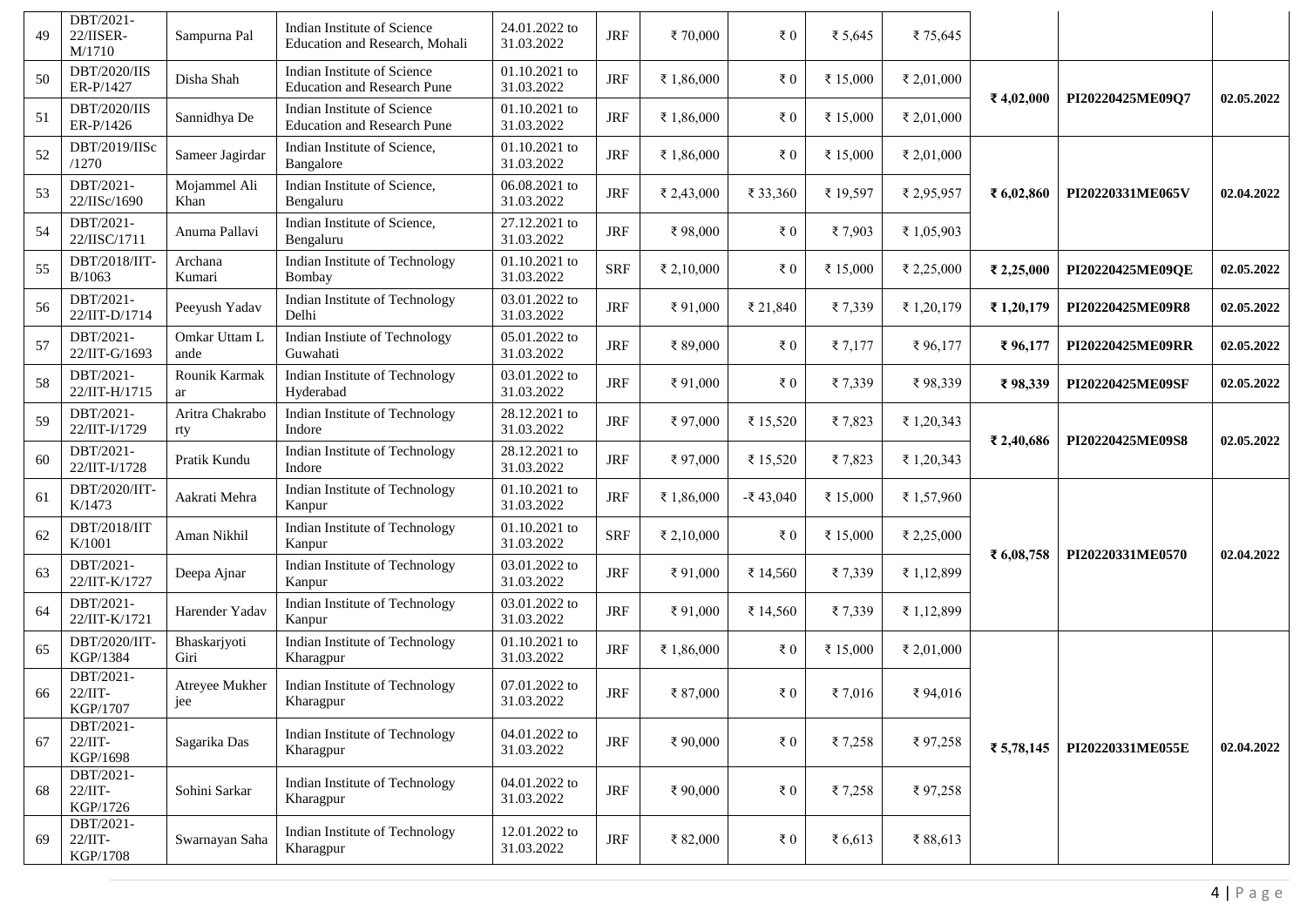| 70 | DBT/2018/IIT<br>R/1111    | Sukhveer Singh                 | Indian Institute of Toxicology<br>Research, Lucknow                             | 01-04-2021 to<br>30-09-2021   | <b>SRF</b> | ₹ 24,000   | ₹ 3,840      | $\epsilon$ 0 | ₹ 2,86,440 | ₹ 2,86,440  | PI20220425ME09SB | 02.05.2022 |
|----|---------------------------|--------------------------------|---------------------------------------------------------------------------------|-------------------------------|------------|------------|--------------|--------------|------------|-------------|------------------|------------|
|    |                           |                                |                                                                                 | 01.10.2021 to<br>31.03.2022   | <b>SRF</b> | ₹ 2,10,000 | ₹ 33,600     | ₹ 15,000     |            |             |                  |            |
| 71 | DBT/2016/ICG<br>EB/529    | Priyanka<br>Aggarwal           | <b>International Centre For Genetic</b><br><b>Engineering And Biotechnology</b> | 01-04-2021 to<br>01-06-2021   | <b>SRF</b> | ₹71,129    | ₹ 17,071     | ₹ $5,083$    | ₹93,283    | ₹93,283     | PI20220425ME09SG | 02.05.2022 |
| 72 | DBT/2016/JMI<br>/745      | Neha Agarawal                  | Jamia Millia Islamia, New Delhi                                                 | 10-08-2021 to<br>31-08-2021   | <b>SRF</b> | ₹ 24,839   | ₹ 5,961      | $\epsilon$ 0 |            |             |                  |            |
|    |                           |                                |                                                                                 | $01-09-2021$ to<br>31-10-2021 | <b>SRF</b> | ₹70,000    | ₹ 16,800     | ₹ 0          | ₹ 1,30,620 | ₹1,30,620   | PI20220425ME09SL | 02.05.2022 |
|    |                           |                                |                                                                                 | 01-11-2021 to<br>09-11-2021   | <b>SRF</b> | ₹ 10,500   | ₹ 2,520      | $\epsilon$ 0 |            |             |                  |            |
| 73 | DBT/2018/JN<br>U/1163     | Alok Kumar                     | Jawaharlal Nehru University, New<br>Delhi                                       | 01.10.2021 to<br>31.03.2022   | <b>SRF</b> | ₹ 2.10.000 | ₹ $0$        | ₹ 15,000     | ₹ 2,25,000 |             |                  |            |
| 74 | DBT/2020/JN<br>U/1342     | Anand Nishad                   | Jawaharlal Nehru University, New<br>Delhi                                       | 01.10.2021 to<br>31.03.2022   | <b>JRF</b> | ₹1,86,000  | ₹ $0$        | ₹ 15,000     | ₹ 2,01,000 |             |                  |            |
| 75 | DBT/2018/JN<br>U/1156     | Anuranjan Ekka                 | Jawaharlal Nehru University, New<br>Delhi                                       | 01-04-2021 to<br>30-09-2021   | <b>SRF</b> | ₹ 24,000   | ₹ 5,760      | $\epsilon$ 0 | ₹ 3,05,160 |             |                  |            |
|    |                           |                                |                                                                                 | 01.10.2021 to<br>31.03.2022   | <b>SRF</b> | ₹ 2,10,000 | ₹ 50,400     | ₹ 15,000     |            |             |                  |            |
| 76 | DBT/2020/JN<br>U/1418     | Ayushi Tanwar                  | Jawaharlal Nehru University, New<br>Delhi                                       | 01.10.2021 to<br>31.03.2022   | <b>JRF</b> | ₹ 1,86,000 | ₹44,640      | ₹ 15,000     | ₹ 2,45,640 |             |                  |            |
| 77 | DBT/2019/JN<br>U/1207     | Krishnaraj S                   | Jawaharlal Nehru University, New<br>Delhi                                       | 01.10.2021 to<br>31.03.2022   | <b>JRF</b> | ₹ 1,86,000 | $\epsilon$ 0 | ₹ 15,000     | ₹ 2,01,000 |             |                  |            |
| 78 | DBT/2019/JN<br>U/1228     | Kritika Kansal                 | Jawaharlal Nehru University, New<br>Delhi                                       | 01.10.2021 to<br>31.03.2022   | <b>JRF</b> | ₹ 1,86,000 | ₹44,640      | ₹ 15,000     | ₹ 2,45,640 | ₹ 20,88,948 | PI20220329ME0DNL | 31.03.2022 |
| 79 | DBT/2019/JN<br>U/1277     | Shikha Mittal                  | Jawaharlal Nehru University, New<br>Delhi                                       | 01.10.2021 to<br>31.03.2022   | <b>JRF</b> | ₹ 1,86,000 | ₹0           | ₹ 15,000     | ₹ 2,01,000 |             |                  |            |
| 80 | DBT/2018/JN<br>U/1107     | Shyam Sunder<br>Rabidas        | Jawaharlal Nehru University, New<br>Delhi                                       | 01-04-2021 to<br>30-09-2021   | <b>SRF</b> | ₹ 24,000   | $\epsilon$ 0 | $\epsilon$ 0 | ₹ 2,49,000 |             |                  |            |
|    |                           |                                |                                                                                 | 01.10.2021 to<br>31.03.2022   | <b>SRF</b> | ₹ 2,10,000 | $\epsilon$ 0 | ₹ 15,000     |            |             |                  |            |
| 81 | DBT/2019/JN<br>U/1303     | Simran Sharma                  | Jawaharlal Nehru University, New<br>Delhi                                       | 01.10.2021 to<br>31.10.2021   | <b>JRF</b> | ₹ 31,000   | ₹7,440       | ₹ 2,500      |            |             |                  |            |
|    |                           |                                |                                                                                 | 01.11.2021 to<br>16.11.2021   | <b>JRF</b> | ₹ 16,533   | ₹ 3,968      | ₹ 1,333      | ₹ 2,15,508 |             |                  |            |
|    |                           |                                |                                                                                 | 17-11-2021 to<br>30-11-2021   | <b>JRF</b> | ₹ 17,567   | ₹ $0$        | ₹ 1,167      |            |             |                  |            |
|    |                           |                                |                                                                                 | 01-12-2021 to<br>31-03-2022   | $\rm JRF$  | ₹ 1,24,000 | $\epsilon$ 0 | ₹ 10,000     |            |             |                  |            |
| 82 | DBT/2019/MU<br>/1296      | K Lalchawiliana                | Mizoram University, Aizawl                                                      | 01-08-2021 to<br>30-09-2021   | <b>SRF</b> | ₹ 8,000    | ₹ 640        | $\epsilon$ 0 |            |             |                  |            |
|    |                           |                                |                                                                                 | 01-10-2021 to<br>31-03-2022   | <b>SRF</b> | ₹ 2,10,000 | ₹ 16,800     | ₹ 15,000     | ₹ 2,50,440 | ₹ 2,50,440  | PI20220425ME09TJ | 02.05.2022 |
| 83 | DBT/2020/IIT-<br>I/1378   | Pratik Mahajan                 | National AIDS Research Institute,<br>Pune                                       | 02.08.2021 to<br>31.03.2022   | <b>JRF</b> | ₹ 2,47,000 | ₹ 59,280     | ₹19,919      | ₹ 3,26,199 | ₹ 3,26,199  | PI20220509ME04E6 | 12.05.2022 |
| 84 | DBT/2021-<br>22/NBRI/1720 | Himani Vaishna<br>$\mathbf{V}$ | National Botanical Research<br>Institute, Lucknow                               | 02.02.2022 to<br>31.03.2022   | <b>JRF</b> | ₹ 60,893   | ₹9,743       | ₹4,911       | ₹75,547    | ₹75,547     | PI20220425ME09TL | 02.05.2022 |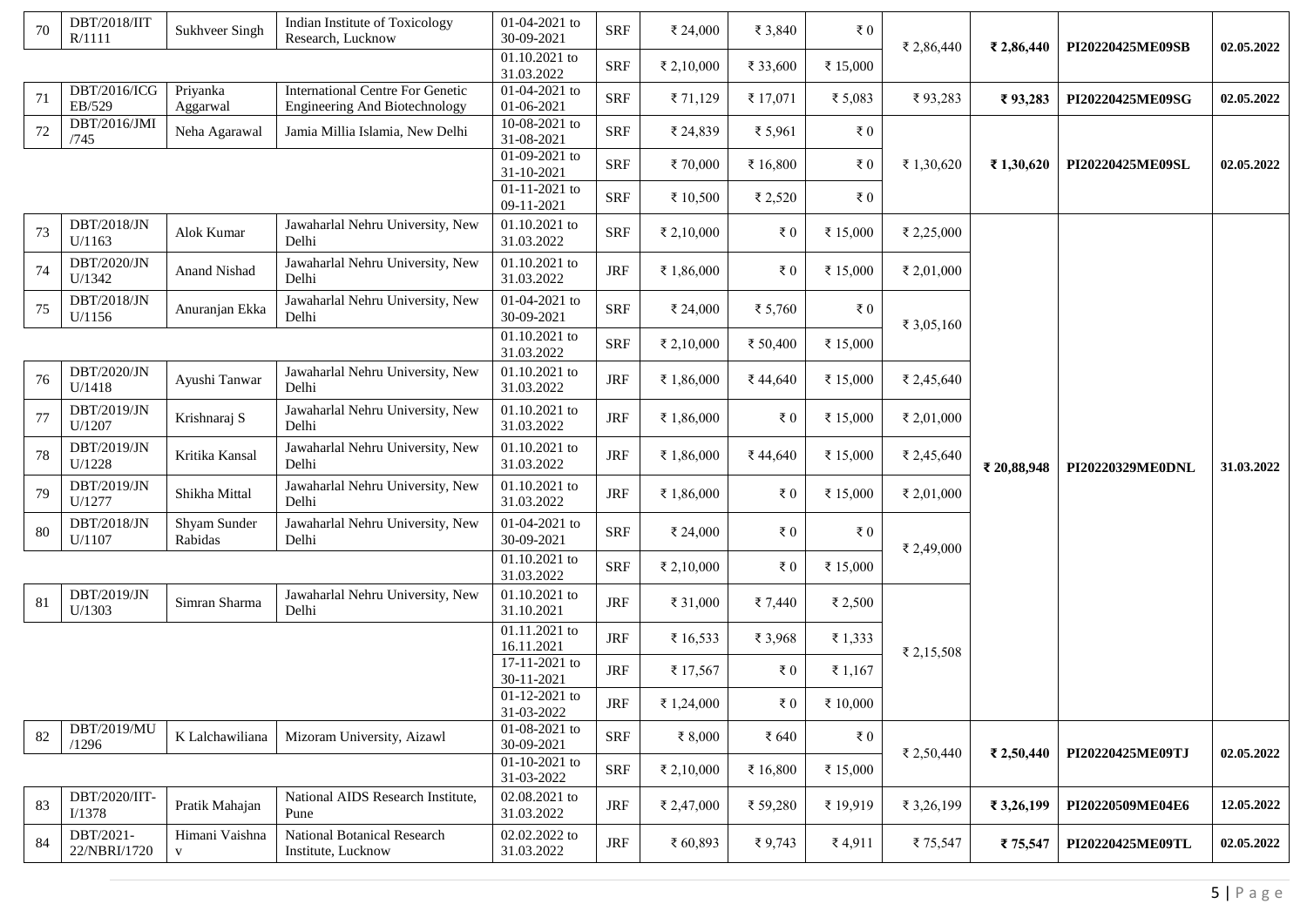| 85  | DBT/2020/NC<br><b>BS/1442</b>   | Anirudh K N                         | National Centre for Biological<br>Sciences Bangalore           | 01.10.2021 to<br>31.03.2022 | <b>JRF</b> | ₹ 1,86,000   | ₹44,640      | ₹ 15,000     | ₹ 2,45,640 |              |                  |            |
|-----|---------------------------------|-------------------------------------|----------------------------------------------------------------|-----------------------------|------------|--------------|--------------|--------------|------------|--------------|------------------|------------|
| 86  | <b>DBT/2020/NC</b><br>BS/1326   | Viraj Vishnu<br>Nawge               | National Centre for Biological<br>Sciences Bangalore           | 01-04-2021 to<br>31-08-2021 | <b>JRF</b> | ₹ 1,55,000   | ₹ 37,200     | $\epsilon$ 0 | ₹ 1,92,200 |              |                  |            |
| 87  | DBT/2021-<br>22/NCBS/1696       | Adarshan S                          | National Centre for Biological<br>Sciences, Bengaluru          | 03.12.2021 to<br>31.03.2022 | <b>JRF</b> | ₹ 1,22,000   | ₹ $0$        | ₹9,839       | ₹ 1,31,839 | ₹ $6,22,316$ | PI20220425ME09TO | 02.05.2022 |
| 88  | DBT/2021-<br>22/NCBS/1724       | Nidharshan<br>Ramasamy<br>Sundarraj | National Centre for Biological<br>Sciences, Bengaluru          | 21.02.2022 to<br>31.03.2022 | <b>JRF</b> | ₹ 39,857     | ₹9,566       | ₹ 3,214      | ₹ 52,637   |              |                  |            |
| 89  | DBT/2018/ND<br>RI/1000          | Neha                                | National Dairy Research Institute,<br>Karnal                   | 01.10.2021 to<br>31.03.2022 | <b>SRF</b> | ₹ 2,10,000   | ₹ $0$        | ₹ 15,000     | ₹ 2,25,000 |              |                  |            |
| 90  | DBT/2017/ND<br>RI/809           | Poonam Rani                         | National Dairy Research Institute,<br>Karnal                   | 01.10.2021 to<br>28.02.2022 | <b>SRF</b> | ₹ 1,75,000   | $\epsilon$ 0 | ₹ 12,500     | ₹ 1,87,500 |              |                  |            |
| 91  | DBT/2018/ND<br>RI/996           | Rashi                               | National Dairy Research Institute,<br>Karnal                   | 01.10.2021 to<br>31.03.2022 | <b>SRF</b> | ₹ 2,10,000   | $\epsilon$ 0 | ₹ 15,000     | ₹ 2,25,000 | ₹ 10,63,500  | PI20220329ME0DM0 | 31.03.2022 |
| 92  | DBT/2020/ND<br>RI/1317          | Sonal Gupta                         | National Dairy Research Institute,<br>Karnal                   | 01.10.2021 to<br>31.03.2022 | <b>JRF</b> | ₹ 1,86,000   | ₹ $0$        | ₹ 15,000     | ₹ 2,01,000 |              |                  |            |
| 93  | DBT/2018/ND<br>RI/995           | Vinay Kumar<br>Mehra                | National Dairy Research Institute,<br>Karnal                   | 01.10.2021 to<br>31.03.2022 | <b>SRF</b> | ₹ 2,10,000   | ₹ $0$        | ₹ 15,000     | ₹ 2,25,000 |              |                  |            |
| 94  | DBT/2017/NIC<br>ED/967          | Priyanka Basak                      | National Institute of Cholera and<br>Enteric Diseases, Kolkata | 01.10.2021 to<br>31.03.2022 | <b>SRF</b> | ₹ 2,10,000   | ₹ 50,400     | ₹ 15,000     | ₹ 2,75,400 | ₹ 2,75,400   | PI20220425ME09TZ | 02.05.2022 |
| 95  | DBT/2021-<br>22/NIAB/1709       | Divya Mehta                         | National Institute of Animal<br>Biotechnology, Hyderabad       | 01.12.2021 to<br>31.03.2022 | <b>JRF</b> | ₹ 1,24,000   | ₹ $0$        | ₹ 10,000     | ₹ 1,34,000 |              |                  |            |
| 96  | DBT/2021-<br>22/NIAB/1706       | Drishya Prakash<br>an               | National Institute of Animal<br>Biotechnology, Hyderabad       | 06.01.2022 to<br>31.03.2022 | <b>JRF</b> | ₹ 88,000     | ₹ $0$        | ₹ 7,097      | ₹95,097    |              |                  |            |
| 97  | DBT/2021-<br>22/NIAB/1718       | Krishnagaanth<br>M                  | National Institute of Animal<br>Biotechnology, Hyderabad       | 29.11.2021 to<br>31.03.2022 | <b>JRF</b> | ₹ 1,26,067   | ₹ $0$        | ₹ 10,167     | ₹ 1,36,234 | ₹ 5,09,381   | PI20220425ME09U5 | 02.05.2022 |
| 98  | DBT/2021-<br>22/NIAB/1722       | Naveenprasath<br>T                  | National Institute of Animal<br>Biotechnology, Hyderabad       | 22.11.2021 to<br>31.03.2022 | <b>JRF</b> | ₹ 1,33,300   | ₹ $0$        | ₹ 10,750     | ₹ 1,44,050 |              |                  |            |
| 99  | DBT/2021-<br>22/NIV/1694        | Ketki Suresh Ja<br>wade             | National Institute of Virology,<br>Pune                        | 22.11.2021 to<br>31.03.2022 | <b>JRF</b> | ₹ 1,33,300   | ₹ 31,992     | ₹ 10,750     | ₹ 1,76,042 | ₹1,76,042    | PI20220425ME09U1 | 02.05.2022 |
| 100 | DBT/2017/PA<br>$U-L/861$        | Navaneetha<br>Krishnan J            | Punjab Agriculture<br>University, Ludhiana                     | 01-04-2021 to<br>30-09-2021 | <b>SRF</b> | $\epsilon$ 0 | ₹ 33,600     | $\epsilon$ 0 |            |              |                  |            |
|     |                                 |                                     |                                                                | 01.10.2021 to<br>31.01.2022 | <b>SRF</b> | ₹ 1,40,000   | ₹ 22,400     | ₹ 10,000     | ₹ 2,42,943 | ₹ 2,42,943   | PI20220425ME09U7 | 02.05.2022 |
|     |                                 |                                     |                                                                | 01.02.2022 to<br>24.02.2022 | <b>SRF</b> | ₹ 30,000     | ₹4,800       | ₹ 2,143      |            |              |                  |            |
| 101 | DBT/2017/RG<br>U/803            | Renu Loyi                           | Rajiv Gandhi University, Itanagar,<br>Arunachal Pradesh        | 01.10.2021 to<br>31.12.2021 | <b>SRF</b> | ₹ 1,05,000   | ₹ $0$        | ₹7,500       | ₹ 1,25,806 | ₹1,25,806    | PI20220509ME04EP | 12.05.2022 |
|     |                                 |                                     |                                                                | 01.01.2022 to<br>11.01.2022 | <b>SRF</b> | ₹ 12,419     | $\epsilon$ 0 | ₹887         |            |              |                  |            |
| 102 | DBT/2021-<br>22/RAMJAS/1<br>701 | Harsha Singh                        | Ramjas College, New Delhi                                      | 01.02.2022 to<br>31.03.2022 | <b>JRF</b> | ₹ 62,000     | ₹ 14,880     | ₹ 5,000      | ₹ 81,880   | ₹81,880      | PI20220509ME04E4 | 12.05.2022 |
| 103 | DBT/2021-<br>22/RCB/1689        | Bharti                              | Regional Centre for<br>Biotechnology, Faridabad                | 06.09.2021 to<br>31.03.2022 | <b>JRF</b> | ₹ 2,11,833   | ₹ 50,840     | ₹ 17,083     | ₹ 2,79,756 | ₹ 5,08,672   | PI20220331ME05OF | 02.04.2022 |